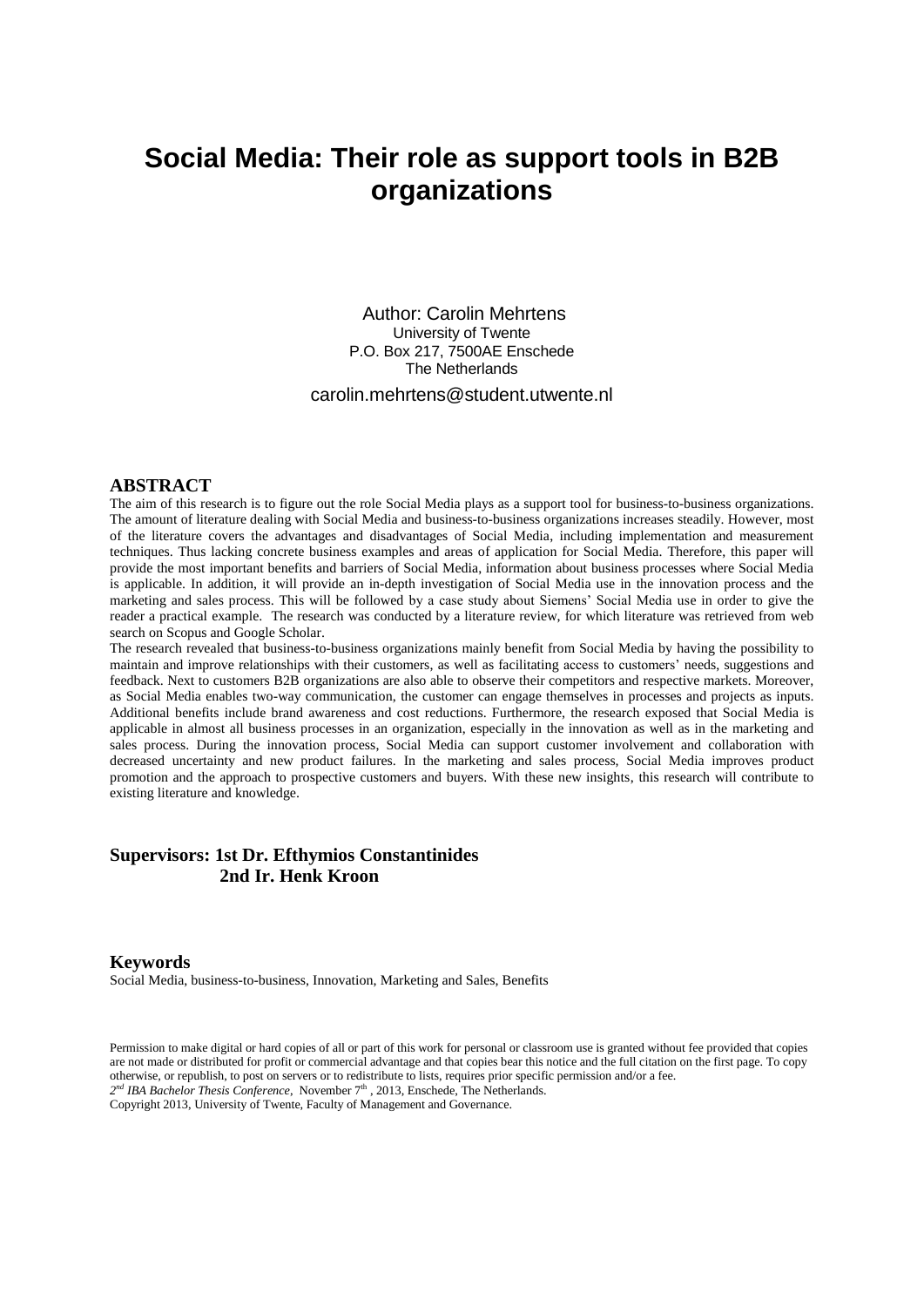# **1. INTRODUCTION**

The World Wide Web has prospered and expanded during the last decades. Consequently, the Social Media environment has grown and is gaining an increasing amount of users. Therefore, it becomes even more important for companies either operating in a Business to Business (B2B) or Business to Consumer (B2C) context to implement and use Social Media to be tied closer to their customers. They need to change their minds from traditional working methods to the adoption of Social Media with the maxim "Be where your customers are".

A number of scientific articles provide several definitions of Social Media. One common and widely spread definition is provided by Kaplan and Haenlein (2010): "Social Media is a group of Internet-based applications that build on the ideological and technological foundations of Web 2.0 and that allow the creation and exchange of User Generated Content". Regarding this, the term Web 2.0 also needs further explanation. Constantinides and Fountain (2008) state that "Web 2.0 is a collection of open source, interactive and usercontrolled online applications expanding the experiences, knowledge and market power of the users as participants in business and social processes. Web 2.0 -based applications support the creation of informal users' networks facilitating the flow of ideas and knowledge by allowing the efficient generation, dissemination, sharing and editing of content".

Social Media can be seen as a big umbrella term incorporating numerous different types of Social Media. As mentioned by Cooke and Buckley (2008) and Warr (2008), types of Social Media are for instance wikis like Wikipedia, blogs such as company newsrooms, microblogs like Twitter, social networking sites (SNS), for example LinkedIn and Facebook and social content communities such as YouTube, SlideShare and Flickr.

The purpose of this paper is to outline and clarify the importance, benefits and possibilities of Social Media in B2B marketing. The paper focuses on Business to Business companies and their environment. This focus was set since there is already a huge amount of literature and information available regarding Business to Consumer companies and their use and possibilities of adopting Social Media, whereas there is still a lack in literature about Business to Business companies and their opportunities on Social Media. Also, many existing literatures concerned with Business to Business firms state that these firms are still struggling with recognizing the importance and urgency of adopting Social Media. Therefore, this paper will provide the reader with information regarding benefits and some barriers of using Social Media in a B2B context. Furthermore the paper will elaborate on and deepen the understanding of how B2B firms could use Social Media in different processes by giving an in-depth analysis how Social Media can support the Innovation and New Product Development process as well as the marketing and sales process. In this way the paper can contribute to existing literature with providing companies with something new, namely stating precisely how and for what purposes B2B companies can use Social Media in particular business processes, instead of just mentioning general benefits.

With regard to this purpose the main research question is:

*To what extend can Social Media improve and benefit a Business to Business organization?*

In order to narrow the topic down, sub-questions will be examined first:

*Which processes are affected by Social Media?*

*Which processes can gain the most value from Social Media?*

# **2. METHODOLOGY**

This research is conducted in order to identify the role Social Media plays in a Business to Business context. Special emphasis is given to the benefits for companies using Social Media, supportive characteristics of Social Media in companies' processes, particularly in innovation, marketing and sales processes.

The research will be in form of a critical qualitative literature review. The literature was obtained through web search on Scopus and Google Scholar. The literature was analyzed by paying attention to the year of publishing and fit to the research topic. The year of publishing is especially important since the World Wide Web, Social Media and the business' environment is rapidly changing. Thus, the most recent literature can capture the change.

# **3. LITERATURE REVIEW**

# **3.1 B2B: Benefits and Barriers for Social Media Marketing**

# *3.1.1 Benefits*

Many companies operating in a business-to-business environment are still struggling with implementing or using Social Media for several reasons. However there are many ways Social Media can create value for the company itself as well as for the company's customers and suppliers.

Michaelidou, Siamagka and Christodoulides (2011) for example state that business-to-business companies can use Social Media to support and maintain the contact, intermediation and relationships with customers and suppliers. In turn, this improves mutual trust. Further, companies get the possibility to detect potential selling partners.

Social Media enables companies to give information about new products, services and innovative ideas that can attract customers and demonstrates transparency. In addition, Social Media provides companies with a wider environment to search for information and follow competitors and their products (Mangold & Faulds, 2009). In this way, they can also gather feedback from customers that can be useful to improve or modify their products or services.

Building direct relationships with customers and suppliers is another opportunity provided by Social Media such as Facebook, Twitter or blogs. Allowing companies, customers or suppliers to interact with one another, respond to questions, suggestions or complaints, give feedback and work together (Breslauer & Smith, 2009).

As the World Wide Web expands rapidly, Social Media are also expanding in terms of number of user and offered opportunities. Therefore, companies have the chance to reach a wide audience which supports brand awareness and brand value (Michaelidou et al., 2011).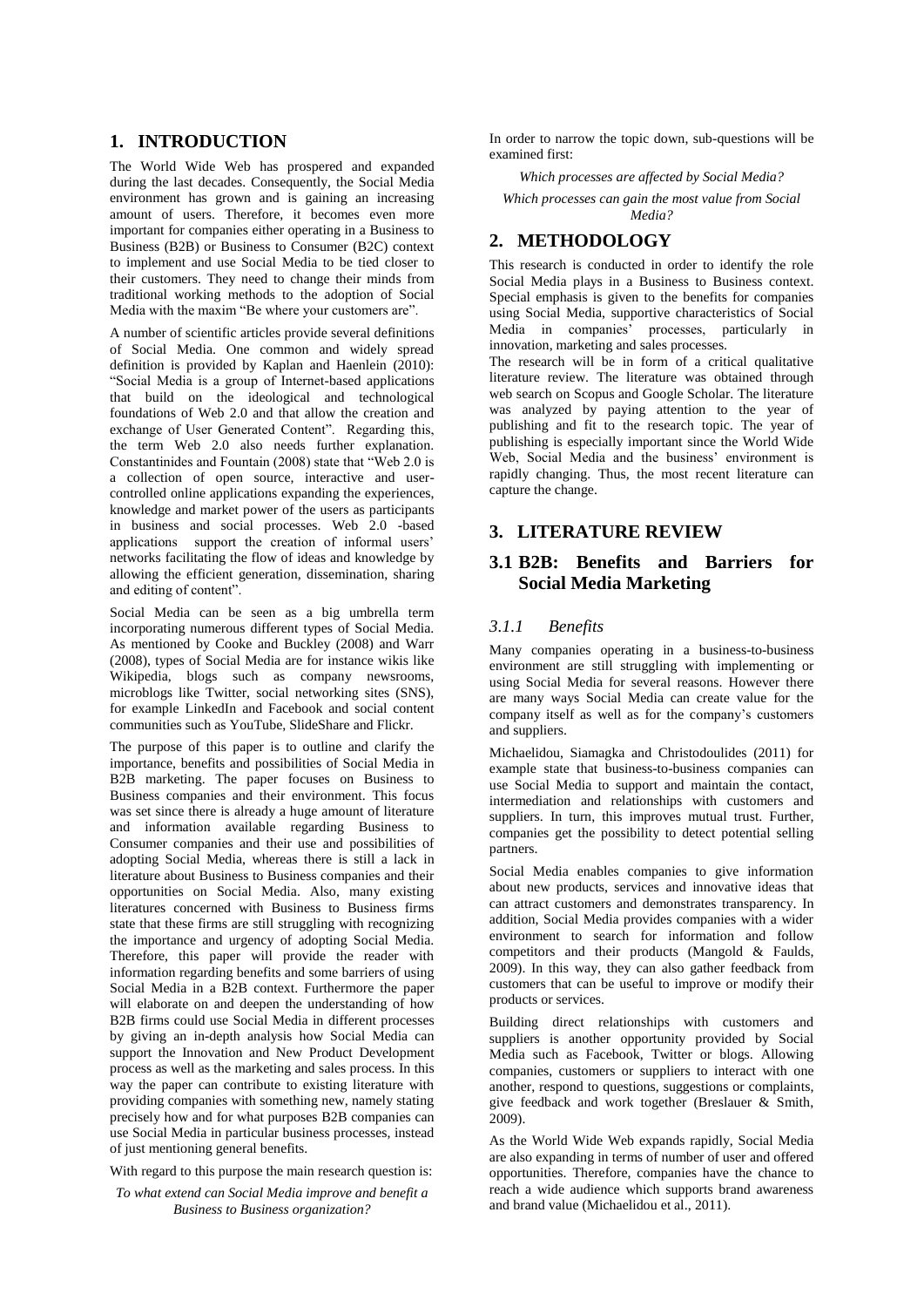Moreover, the World Wide Web and Social Media make it easier for companies to compare products and its prices to negotiate with potential customers or suppliers. The more information a company has the stronger their position in a negotiation. Thus, they get the possibility to put pressure on supplier or buyers. Furthermore, Social Media reduces transaction costs and barriers to entry into a new market or market segment since the environment is more transparent and information is readily available (Berthon, Ewing, Pitt & Naude, 2003).

Jussila, Kärkkäinen and Aramo-Immonen (2013) say that Social Media in a business to business company can support the company in identifying customer needs, support for the sales process, improve and maintain customer service and show potential in customer's input in the Research and Development (R&D) process.

Additionally, Constantinides (2010) presents additional benefits of using Social Media in a business-to-business context. First off, Social Media can imply immense cost advantages or reductions, since communication costs are reduced. Other mentioned advantages are enhanced customer loyalty and more efficient innovation as well as lowered risk of new product development, since it is easier for companies to involve their customers in their innovation processes. Different Social Media networks or platforms provide companies with customer's interests, needs and wants as well as customer's ideas. Thus, when taking these into account, they can tailor their products better to their customers and increase the likelihood of acceptation and buying.

Evans and King (1999) also discuss several opportunities offered by Social Media. First, they mention the possibility of gaining competitive intelligence by visiting other company's websites, Facebook pages, Twitter and YouTube channels by learning about their products and services along with their current strategies and customer service. Besides, image enhancement is a further fact that makes Social Media valuable. Firms can heighten branding, awareness, image and loyalty as Social Media makes companies more transparent and customers have easy access to information.

Another issue is the global and around-the-clock availability and reachability. Whenever organizations or customers need, they can access the World Wide Web, thus Social Media, to gather information, keep in touch with suppliers and customers and get information from businesses around the globe. Hence, they are able to collect information about their own and other markets, serving different segments or cultures. With this information they can develop tailored strategies to target their audiences (Evans & King, 1999).

Having considered all these issues, one can say that the most mentioned and thus the benefits of social media considered as the most important are the communication with customers, building and maintaining relationships, providing and searching for information, reducing costs, supporting the own brand, receiving customer feedback and keeping track of competitors.

Most of the activities and practices enhanced by Social Media can be regarded as the performance of Content Marketing. Content Marketing is "a marketing technique of creating and distributing relevant and valuable content to attract, acquire, and engage a clearly defined and understood target audience – with the objective of driving profitable customer action" (Content Marketing Institute, 2007-2013) as well as "the art of communicating with customers and prospects without selling**.** It is noninterruptive — instead of directly advertising your products or services, you are communicating with your target audience by sharing valuable, free information" (Content Marketing Institute, 2007-2013).

### *3.1.2 Barriers*

Even though this paper will pay more attention to the opportunities Social Media can offer, some striking and common barriers will be briefly mentioned.

Buehrer, Senecal and Bolman Pullins (2005), mention perceived barriers like a lack of money, which is a problem especially for small and medium size enterprises (SME), a lack of time and training to handle Social Media adequately, unfamiliarity with the technology and negative opinion about its usefulness.

Another barrier stated by Mehrtens, Cragg and Mills (2001), is that Social Media adoption is dependent on the innovativeness of the organization which guides the willingness of adoption.

Furthermore, Michaelidou et al. (2011), say that barriers of using Social Media are also related to the opinion that it lacks importance in the specific industry as well as how Social Media could benefit or help the organization or brand. Additionally, implementing and maintaining Social Media requires a lot of time and managers who do not see Social Media as essential will not waste their work force on working on Social Media. Thus, a lack of managerial support is another barrier which needs to be overcome. Also the staff's lack of technical skills, particularly among the elderly, can present a barrier to the use of Social Media. People who did not grow up with the World Wide Web and respectively Social Media may have difficulties with recognizing the value of it.

To sum up the main barriers are the greater importance of other projects and problems with measuring or assessing the benefits or financial gains. Further a lack of examples showing successful implementations of Social Media, lack of resources regarding time, money and staff as well as lack of understanding the opportunities Social Media provides (Jussila et al., 2013 and Jussila, Kärkkäinen & Leino, 2011).

# **3.2 Which B2B processes can be affected by Social Media?**

To identify processes which can be affected by Social Media, Porters Value Chain (1985) will be taken into account:

Porter distinguishes primary activities and support activities. The primary activities can be separated in product related activities, i.e. Inbound Logistics, Operations and Services and market related processes, namely Outbound Logistics and Marketing and Sales.

Inbound Logistics are all activities concerned with receiving inputs from suppliers, the transportation and storing of inputs (Johnson, Scholes &Whittington, 2008). Social Media can support these processes for instance by controlling the inventory and giving a transparent overview of it by using for example intranets. Moreover, organizations have the possibility to search for suppliers via Social Media websites or networks. This enables them to explore a wider range or pool of possible suppliers.

Operations include the production process, development activities as well as testing, packaging, maintenance and all other activities transforming the inputs into the final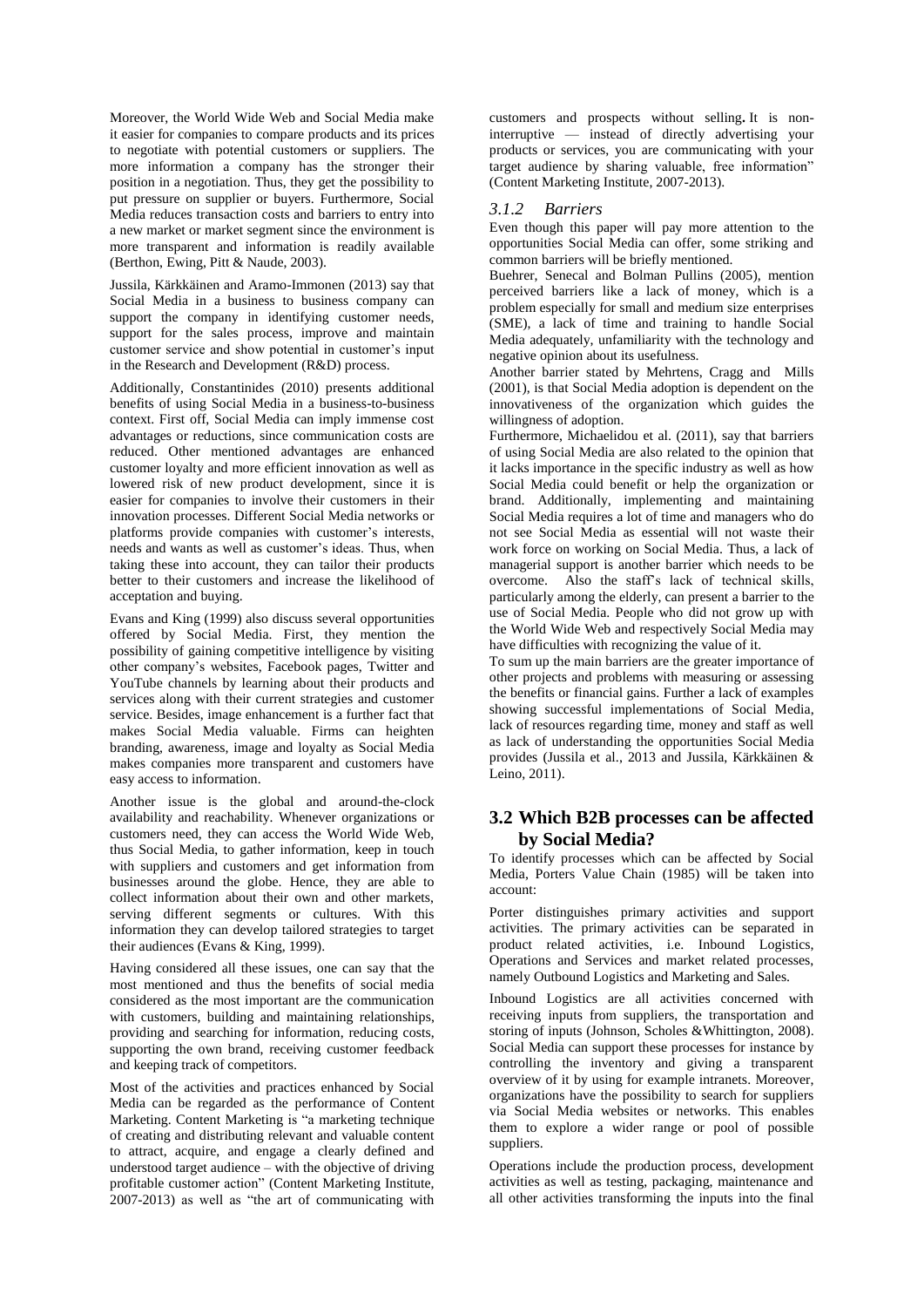product (Johnson et al., 2008). Social Media can be used to involve the customer in the production process of New Product Development in order to gain the customer's input and to increase the likelihood of the customers' product acceptance. Social Media can have tremendous influence during this activity on open innovation, crowdsourcing and customer co-creation. Furthermore, organizations get the possibility to identify lead users and ask them to test the product or prototype and give feedback on it.

Services are all about the after-sale customer service (Johnson et al., 2008). Social Media can support this process immensely, for example by listening to online conversations of customers. In this way companies can receive feedback and suggestions for improvement. Moreover, via Social Media the customers have the opportunity to reach the company easily to ask questions, complain or give feedback on a recent purchase.

Outbound Logistics deals with the transfer of the final product to the customer (Johnson et al., 2008). Social Media can have an impact here for instance by enhancing the Just in Time distribution since a customer can inform the supplier timely about what is needed and when (Wright & Hinson, 2008).

Marketing and sales is about advertising, channel selection, product promotion as well as selling, product pricing and retail management (Johnson et al., 2008). During these processes Social Media can have a huge impact and added value through product promotion on several platforms and around-the-clock accessibility. Furthermore, Social Media facilitates updating customers about new products and prices and simplifies the collection of data about prospective customers for salespeople.

Especially Content marketing, which is important since the customer needs and seeks information about products and services in order to inspire the need, can be supported by Social Media. Content Marketing deals with spreading relevant and valuable information for attracting and acquiring customer segments (Koiso-Kanttila, 2010). This can be done via Facebook, Twitter, YouTube, blogs or the company's own website. It reduces cost of traditional marketing techniques and reaches a wider audience. Also the sales process can be improved by using Social Media since it provides the salespeople and customer with a platform to interact with each other, exchange needs and possible solutions.

The support activities are procurement, technology management, human resource management and firm infrastructure.

In the procurement activity which is about buying inputs for the best possible price and quality (Johnson et al., 2008) Social Media can help to gather knowledge from a wide range of supplier and offerings, compare prices and quality as well as read reviews from other customers. Thus an organization ensures to deliver the best possible end-product to their customers.

Technology management supports other activities of the value chain and is also concerned with Research and Development (R&D) and process development (Johnson et al., 2008). Research and Development can be simplified with the use of Social Media due to the given opportunity to benchmark with competitors by monitoring their Social Media activity and behavior as well as their products, innovations and the customer's reactions to it. Thus, companies get to know how to differentiate and what competitors' customers seek.

Human Resource Management is concerned with the achievement of strategic business plans and company goals (Johnson et al., 2008). Moreover, hiring, recruiting, rewarding, training and career planning are activities performed here (Johnson et al., 2008). With the use of LinkedIn or Xing firms can recruit online from a global wide professional pool. Next to these two platforms firms can also post their job advertisement on Facebook, Twitter or on the corporate website. This would also increase the traffic to the corporate website and enhances the brand awareness by customers.

Furthermore, the implementation of an intranet can support the employees to exchange ideas and information as well as enabling teamwork. The company can keep their employees informed by posting corporate information on the intranet so that different departments can easily work together and profit from collective intelligences and knowledge.

Lastly, firm infrastructure deals with planning, the company's legal framework, financing and quality management (Johnson et al., 2008). Apart from quality management, Social Media is not able to make a huge impact on these functions due to security issues regarding the legal framework and financing activities. However, in order to support the quality management Social Media can facilitate the steady contact with suppliers and customers, retrieve information for example in terms of customer feedback or new products from suppliers which are of better quality or more sustainable.

Having considered all these issues it is recognizable that Social Media nowadays can have an impact on almost all activities in an organization. Nevertheless, two activities especially stand out in their possibility to gain an advantage and added value from Social Media use, not just for the company itself but also for the customer. These two processes are the innovation process and the process of marketing and sales. The following paragraphs will give an in-depth explanation about these two processes, its process steps and how Social Media can impact them.

# **3.3 Social Media and the Innovation Process**

#### *Definitions*

Terms often associated with innovation especially in conjunction with Social Media are New Product Development (NPD), open innovation, crowdsourcing and co-creation.

New Product Development is comparatively the same as innovation. However, whereas the term innovation can imply either developing totally new products or improving and expanding existing product lines, New Product Development solely deals with innovating and developing new products, services or processes.

Open innovation and crowdsourcing are as well similar to each other. Howe (2008) defined crowdsourcing as an "act of taking a job traditionally performed by a designated agent and outsourcing it to an undefined, generally large group of people in the form of an open call".

Open innovation "characterizes a system where innovation is not solely performed internally within a firm, but in a cooperative mode with other external actors" (Reichwald & Piller, 2009).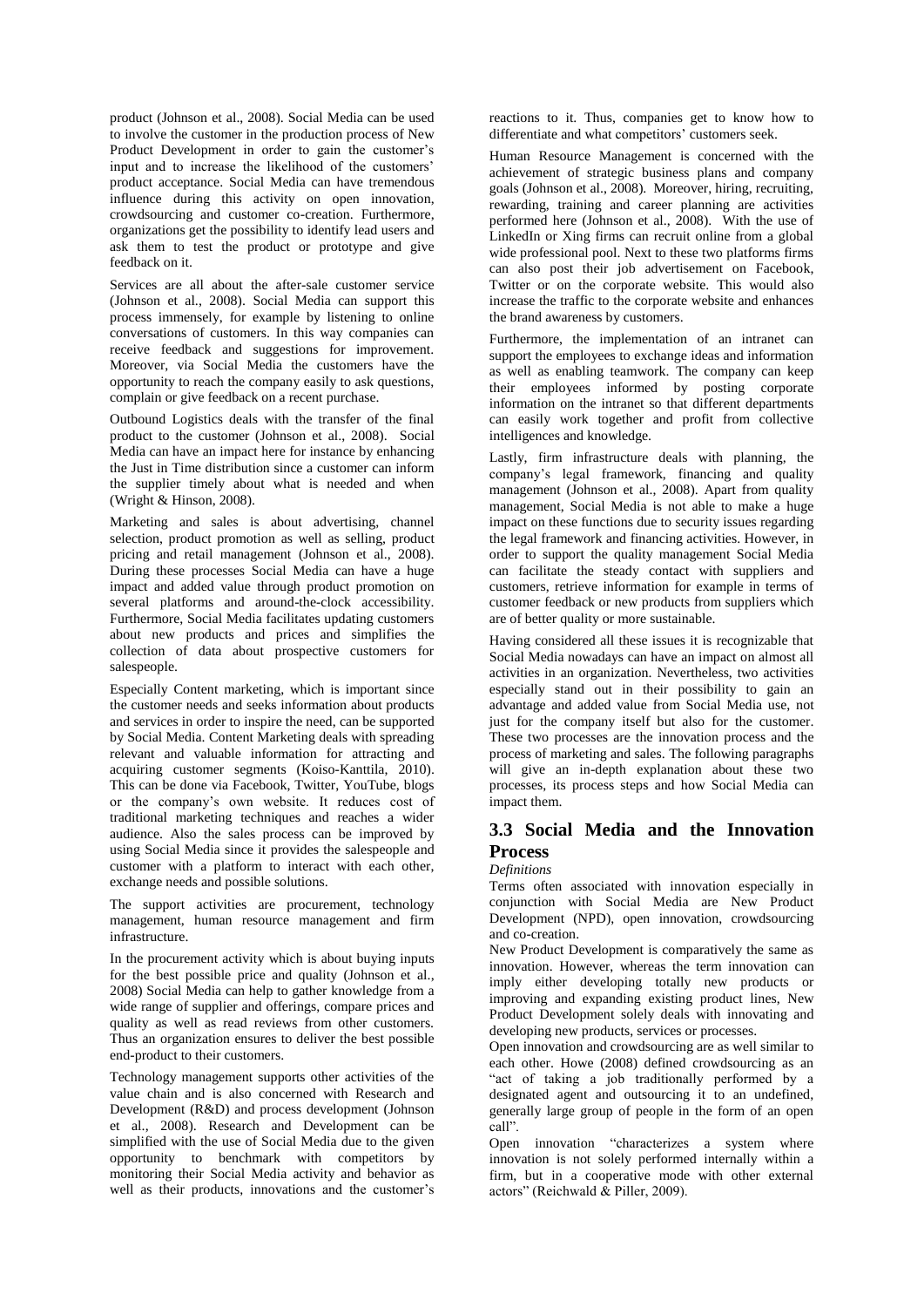The term co-creation is defined as "an active, creative and social process, based on collaboration between producers and customers" (Roser et al., 2009).

#### *How can users be involved in the Innovation process by companies?*

Piller, Vossen and Ihl (2012) mention several types of methods regarding customer involvement in the innovation or New Product Development process. Ideation contests are one method, where a company calls on its consumers in order to deliver new ideas and suggestions.

A further useful technique to involve customers in the innovation process is to organize lead user workshops. Lead users are users who are conscious about their needs and wants much earlier than other users in the marketplace become aware of this need. By performing these workshops, companies can gain information about customers' needs or encouragements before the majority of costumer in the marketplace even knows about these needs and thus apply their products accordingly.

Furthermore, companies can provide consumer with opinion platforms where users have the chance to post their views, suggestions and complains as well as improvements, ideas or solutions concerning a new product or innovation. This helps companies to gain new insights.

Another possible method to involve customers in the innovation process are toolkits for user innovation or codesign toolkits. With these toolkits the companies get access to information in a more efficient manner than possible through traditional means. They also aim at interacting with a large number of customers which are often "average" customers without lead user characteristics. Online communities have the same effects for customer co-creation.

#### *How can Social Media support customer involvement and the innovation process?*

As already mentioned, companies have a wide range of possible types of Social Media to use for innovative purposes.

Generally speaking, companies using Social Media in their innovation process are able to increase their customer focus and orientation since they can gain detailed information about their customers which can provide an overview of different market segments. Time to market can also be decreased as via Social Media more customers can be reached in a smaller time span (Jussila, Kärkkäinen & Leino, 2011).

Moreover, Social Media can enable the users' initiative to collaborate with the company and the company can easily collaborate with innovation partners (Kärkkäinen, Jussila & Multasuo, 2012).

One quite important issue for companies is to reduce the risk of new product failure (Hoyer, Chandy, Dorotic, Krafft & Singh, 2010). With the help of Social Media companies can include the customers in the development of new products, also include their ideas, needs and wants which in reverse increase the customers' acceptance, hence the success of a new product.

Another aspect where Social Media can be beneficial for companies is for enabling repeat purchases or for detecting quality problems (Hoyer et al. , 2010). Social Media can be used to monitor consumers' conversations about products, thus companies receive feedback and can analyze the reasons for high or low repurchase rates. Again, Social Media enables this process to run in a shorter time span than compared to traditional methods.

Regarding the lead user concept, Social Media supports these users to cooperate with each other and to improve the trial and error process. Lead users can find like mined others who may have matching information that is needed in order to find a solution for an innovation problem (Piller et al., 2012).

In addition, Social Media can also improve the customer co-creation or co-design process. Companies can share a user design with a network of other customers or business partners and peers in order to receive feedback on this. Also, user generated designs can be published what gives other users an inspiration or example how a solution could look like. Furthermore, a user creating an idea or design could ask for help of a peer to receive guidance and feedback on the creation (Piller et al. , 2012). Therefore, with the use of Social Media companies can reduce their costs of customer service and support since users can help and interchange each other.

In the same way innovation contests can be supported by Social Media. In order to start innovation contests companies call a large open group of costumers to participate and deliver their ideas and suggestions. To reach a bulk of possible participants, companies are recommended to use Social Media.

#### *Social Media in particular stages of the innovation Process*

Moving from general supportive characteristics of Social Media to specific Social Media applications in each stage of the innovation process.

There are several examples of how the innovation Process looks like and how many and which stages the process incorporates.

For the papers' purpose the innovation process stages proposed by Desouza, Dombrowski, Awazu, Baloh, Papagari, Jha, & Kim (2009) will be used.

The first process stage is called "Idea Generation" in which the first ideas are developed. During this stage Wikis, which are websites that are collaboratively created by multiple users (Wagner & Majchrzak, 2007) and allow them to modify and update user generated content (Hester & Scott, 2008), can provide an open and democratic environment to enable ideation and interchange by customers and users (Standing & Kiniti, 2011). Next to Wikis, companies could also use Facebook or Twitter through posting that they are thinking about a new product and ask for the customer's opinions, ideas and suggestions. Thereby, the company can involve their customers and participate in a valuable information exchange with them.

Secondly, they name "Idea Selection and Refinement". Here, ideas are evaluated according to their worthiness of implementation. Again, Wikis can be of great help during this stage. In order to select an appropriate idea or refine an idea, the facilitated external knowledge sharing as well as combination of experts' knowledge (Standing & Kiniti, 2011) can support the decision. Moreover, writing a blog and telling customers about the progress could also be of help since customers can comment on the blog, thus the company can see what their customers are thinking about the new product so far.

The next stage called "Design and Experimentation" is about finding out how suitable the idea is to solve a particular problem. Wikis can be used to achieve a consensus on functionality, usability and esthetic appeal of the new product. Further, wikis can lower development costs and overcome technical uncertainties by leveraging collective intelligence (Standing & Kiniti, 2011).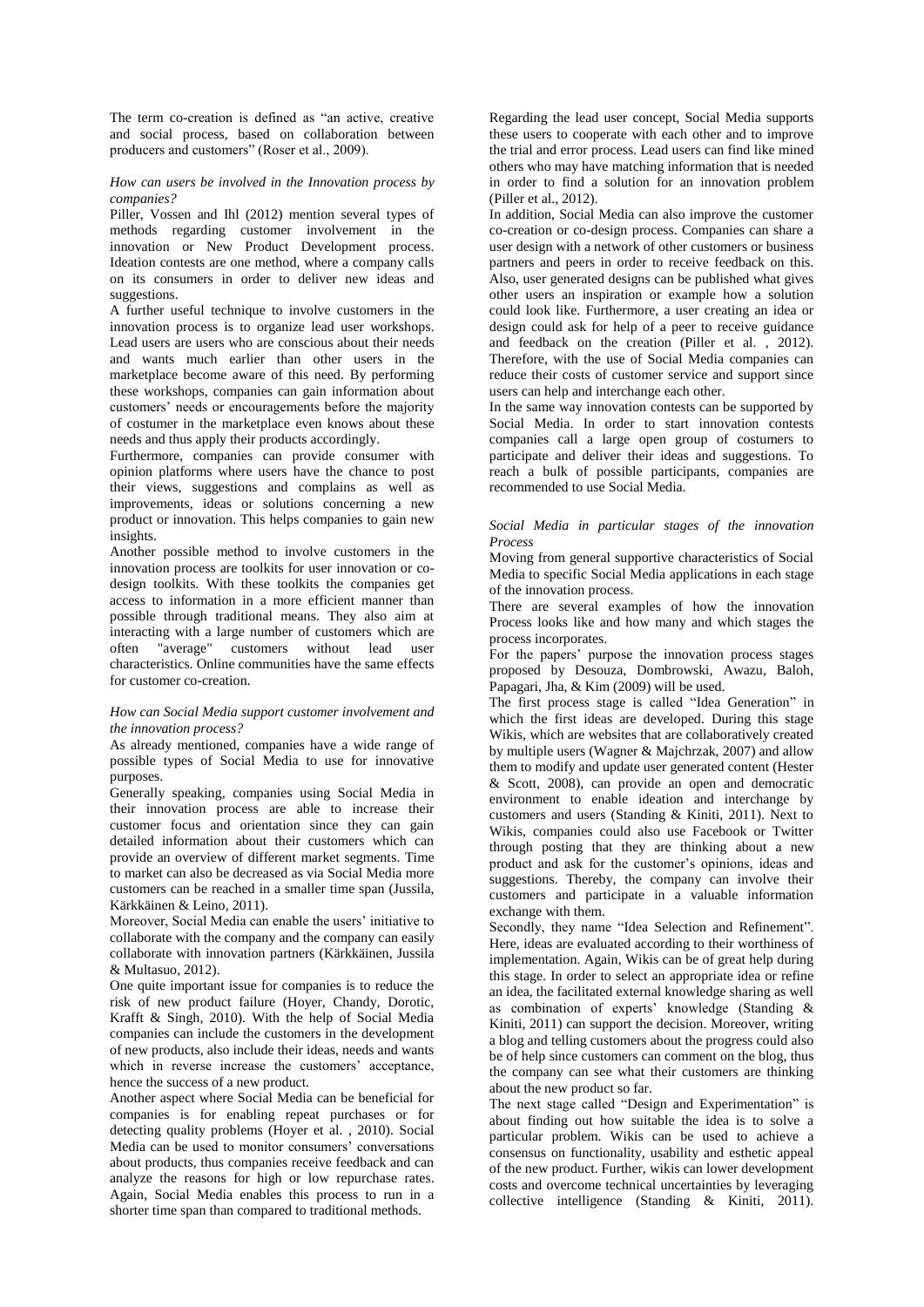Facebook and Twitter are also quite helpful as companies could present the designed product and ask their customers what they think and if the product is conform to their need. Since in this stage the product is not yet produced in a high quantity, they are still able to change or include something which makes the product more attractive for customers.

Fourthly, Desouza et al. (2009), mention "Manufacturing and Implementation". This stage is all about producing the new product or implementing a new process and setting up the required resources. In this case, Wikis can support the implementation and change process by providing an open forum to discuss the implementation (Standing & Kiniti, 2011).

The final stage of the innovation process is "Idea Commercialization". This stage leads to the final product or service, making customers and users aware of the new product or service and motivate them to accept and buy it. The final stage can also be supported by the use of Wikis, as ideas on commercialization can be shared and feedback on the new product can be obtained (Standing & Kiniti, 2011). Moreover, YouTube could be of great assistance. Companies can upload a video on YouTube, presenting and promoting the new product. They can also demonstrate how to use it and with which components it is combinable. In doing so companies can attract customers, decrease uncertainties and increase customers' willingness to buy the product.

Having taken all these factors into account one can say that Social Media is of great importance and valuable for the innovation process. Business-to-business organizations can gain much more information than compared to traditional methods. Hence, the end-product gets much added value by implementing Social Media into each of the innovation process stages.

# **3.4 Social Media and the Sales and Marketing process**

#### *Why Sales in conjunction with Marketing?*

The marketing function and the sales function are often associated in conjunction with each other in existing literature as well as in organizations. It is said that the alignment, integration and cooperation of these two functions is necessary and a must to improve both of the processes and to increase profitability of the organization. Similarly, the synchronization of both functions can deliver "superior customer value" (Andzulis, Panagopoulos & Rapp, 2012).

As there is already much literature about Social Media as a marketing tool and also information about it in this paper, the following part will focus more on social media use in the sales process.

#### *Benefits of Social Media use in the sales process*

Rodriguez, Peterson and Krishnan (2012) state that Social Media cause improved closing rates which means a higher rate of closed deals. This enables companies to generate revenues faster.

Moreover, organizations get the possibility to spot emerging market trends, allowing them to tailor their products to it what makes the sales process easier afterwards (Rodriguez et al. ,2012).

Shih (2009) mentions that Social Media can support organizations in qualifying leads, who are persons or companies showing interest in a product or service. The possibility to qualify leads is given since companies can get detailed information on prospective customers (Rodriguez et al., 2012). These gathered information

about prospects increase a company's social capital as well as lower the costs of customer acquisition.

In addition, by receiving detailed information companies can build deeper relationships with their customers and share product information with them about products that fit their prospects best (Rodriguez et al., 2012). Besides targeted products, social capital can also benefit the first call to a prospect. It becomes easier since the call can be targeted towards the prospects' profile (Rodriguez et al., 2012).

Another advantage of knowing much about customers is that companies can focus on ideal customers who fit to their products and strategies. Hence, they can invest more time on them and stop investing in customers who are unlikely to buy their product or service. Thus the pool of qualified prospects increases and relationships are enhanced which might lead to increased customer retention (Rodriguez et al., 2012).

Furthermore, Social Media can enable salespeople to join consumers' social media conversations and other procurement information (Agnihotri, Kothandaraman, Kashyap & Singh, 2012). These conversations can take place in e-communities where customers and organizations can interact with each other. Another opportunity offered by these e-communities is to discover the strengths and weaknesses of a company's own or competitors' products as well as customers' feedback on this (Agnihotri et al., 2012). Moreover, salespeople can observe competitors' digital interactions with customers and access customer reactions to competitors, thus they can benchmark their and the company's social media use with the competitions' behavior in social media (Agnihotri et al., 2012). Participating in such ecommunities enables salespeople to read and comment on customer reviews, dismiss rumors and tackle competitive claims (Agnihotri et al., 2012).

Agnihotri et al., (2012) further mention enhanced reliability through increased salespeople attention to service fulfillment, personalized attention and expedient processing of service requests as advantages of social media use, as well as the possibility to mobilize networks of suppliers and partners to provide timely customers solutions and support.

Hence, by providing salespeople with more information about competitors and prospective customers the sales process can receive added value and simplifies the prospect approach for salespeople.

#### *Social Media in each step of the sales process*

Literature provides many variants of the sales process and its steps. The proposed steps by Andzulis, Panagopoulos and Rapp (2012), namely Understanding the customers, Approach, Need Discovery, Presentation, Close and Follow-up will be considered.

During the first step, "understanding the customer**"**, the salesperson has to gather news and information about the prospective customer. While searching for these information the salesperson can identify leads at the same time (Andzulis et al., 2012). The information gathering can be done by using several social media types. For instance the Facebook page of a company on which they are talking about what they recently developed or what they are searching for on the market. Further, Twitter can be used to monitor the issues, questions and concerns of the customer in order to understand what they want. This can help to tailor a product to the needs of a prospect and satisfy this need. In addition, salespeople can also take part in conversations in forums or on other social media sites to answer questions or give the prospect information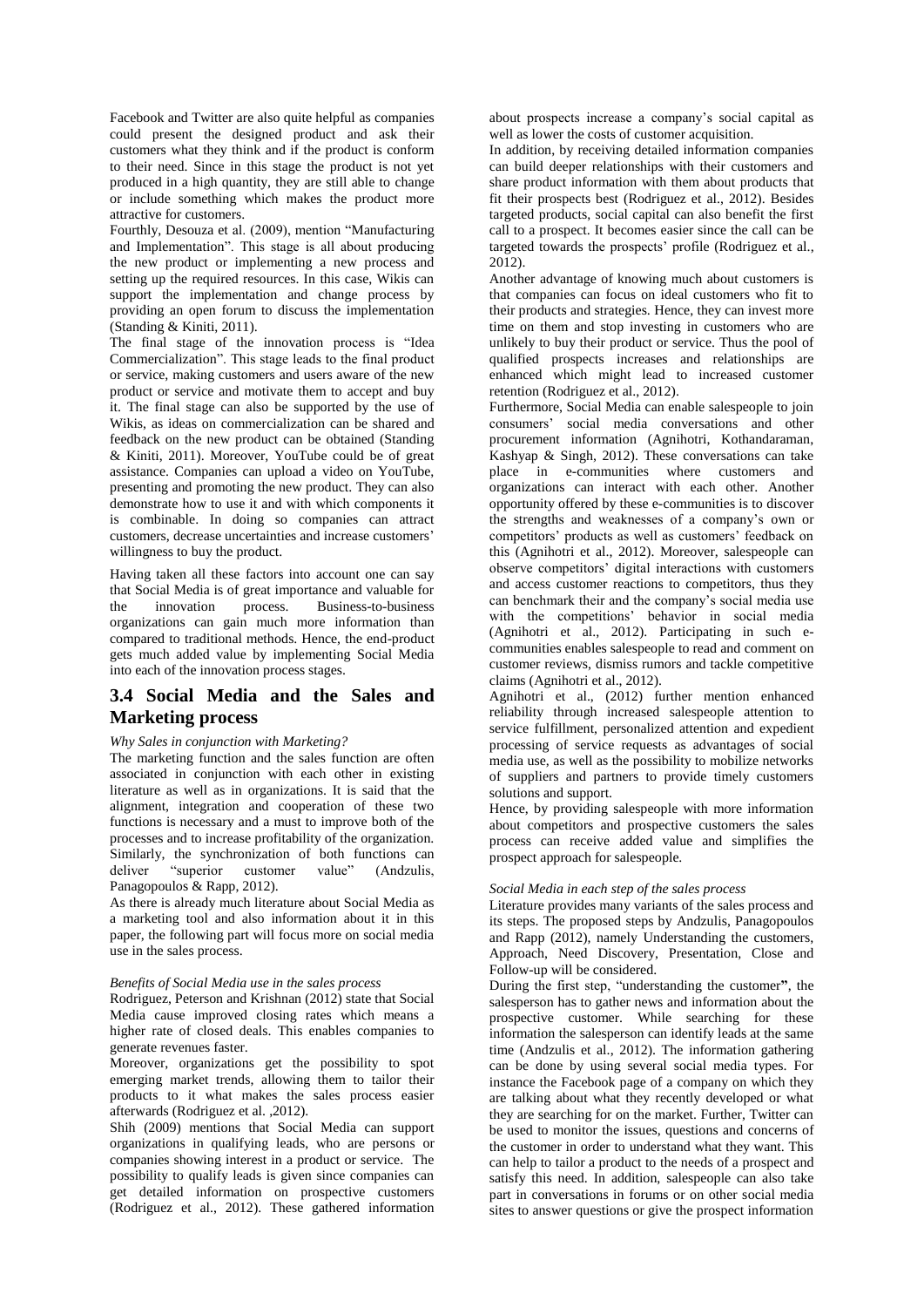about a product. In this way, the salesperson can get feedback and notices a possible lead (Andzulis et al., 2012).

The second step is the "initial approach" to the customer. This step is an opportunity for the salesperson to build rapport, gain the prospect's undivided attention, introduce themselves while establishing credibility and qualify the prospect (Andzulis et al., 2012). Via Social Media the salesperson can approach the prospect without hassle the prospect too much, thus the customer feels comfortable, the salesperson earns trust and the prospect is eventually more likely to agree to purchase (Andzulis et al., 2012). Participating in online conversations on blogs, Twitter or YouTube can support the approach to the prospect and to get to know each other better. The salesperson can help the prospect overcoming uncertainties as well as getting better informed about a product via videos on YouTube showing the handling or functioning of a product or by posting information on Twitter.

Thirdly, the "discovery of the needs and wants" of the prospect takes place. This can be done by carefully listening to questions and understanding the prospect's motivation of interest in a product (Andzulis et al., 2012). Social Media enables prospects to post their questions via Twitter or Facebook and receive a timely answer from the salesperson or other customers who may already use the product. Thus, the prospect receives two different answers from two different points of view. Therefore, this also presents an opportunity for collective learning (Andzulis et al., 2012). Furthermore, by reading posts or questions from other users the prospects may notice their real needs or wants they may did not know about before.

After having identified the needs and wants of a prospective customer, the salesperson comes up with a solution for the prospect in the "presentation step".

During this step it is important to validate the specific value propositions and to ensure the prospects' understanding. This can be done by using social media like Wikis or other types enabling collaboration and exchange between salespeople and customer. This supports both parts in taking an active role in developing an appropriate solution and secures that the customer will be satisfied with the end-product (Andzulis et al., 2012). Moreover, the salesperson could also post the value proposition of the product on Facebook to receive the prospect's feedback on it. The same can be done on Twitter. Thus, not only the prospect can see and react on the solution, but other prospects as well. In this way the salesperson could attract further customers. As a result Social Media enhances engagement and cooperation and the presentation process becomes much richer.

The final step of the sales call is asking the prospect for the sale or in other words the "close" of the deal. Social Media can help in closing the deal by overcoming or preventing objections and in providing testimonials that support the product and give the prospective buyer a good feeling about it (Andzulis et al., 2012). Closing the deal requires the salesperson to mobilize contacts from prior sales to act as references (Andzulis et al., 2012). Next to asking or contacting them via traditional ways like sending an Email the salesperson could also contact them via Facebook, Twitter or other Social Media. Forums can enable the prospects to ask questions and receive answers from the salesperson as well as from users. Facebook and YouTube can support the demonstrating of a product by testimonials. They can attract customers and explain the product and its functionality from another viewpoint.

Social Media has the ability to simplify the close by adding value to earlier stages of the sales process. Also, the close is easier if the customer feels comfortable and well informed about the product and when the customers were involved in finding an appropriate solution (Andzulis et al., 2012).

The last step of the sales process is the "follow-up" and customer service. During this step it is important for the sales people to keep on communicating with their customers and prospects, gain referrals for future sales and identify other sales opportunities (Andzulis et al., 2012). Salespeople can create online forums to give customers the opportunity to initiate service requests and timely correspondence (Andzulis et al., 2012). Facebook can keep customers informed about new products and innovations while decreasing the use of Emails and inspire teamwork (Andzulis et al., 2012). Next to participating in Social Media with customers salespeople can also develop inter-organizational social media platforms to discuss user requests and solutions. Using these inter-organizational platforms different viewpoints and knowledge can be used to develop an appropriate solution (Andzulis et al., 2012).

Twitter for example can be used to communicate success stories, track customer activity and monitor their conversation and gain feedback on products or services (Andzulis et al., 2012).

# **4. CASE STUDY: SIEMENS**

Siemens was found in 1847 in Germany and evolved from a small back building workshop to a huge global firm (Siemens AG, 1996-2013). Values like responsibility, excellence and innovation and the vision of being a pioneer have been the basis for their success (Siemens AG, 1996-2013). They are operating in developing products and services for the energy sector, healthcare sector, industry sector and infrastructure & cities sector (Siemens AG, 1996-2013).

After having investigated Siemens' behavior and use of Social Media, one can say that Siemens is an excellent example of how a business to business company can implement and use Social Media successfully.

Siemens has for example a corporate Facebook page where they steadily update their customers or users who are interested in the company about global news, products, recent projects or events. They provide information how their products supported other technologies or machines, about formed joint ventures, or about awards Siemens has won. Moreover, Siemens shares pictures of new products, of events or projects on Facebook. Next to pictures they also share videos giving tutorials on how products can be implemented and used or just about a description of the products' functionality. These videos also promote products since customers can easily recognize new products and see how or if their company could use such products. Facebook also enables Siemens to interact with their customers. If customers have questions on usability, functionality or implementation or components they can post their questions on the Facebook page and receive a timely answer either from Siemens or from other users.

Next to Facebook, Siemens is also using YouTube. They post videos about existing products and their usage and functionality, promote new products, services and solutions and show videos about special events. Further, they provide customers with tutorials even more than on Facebook. These videos are demonstrating the purposes and applications areas of the products. Besides,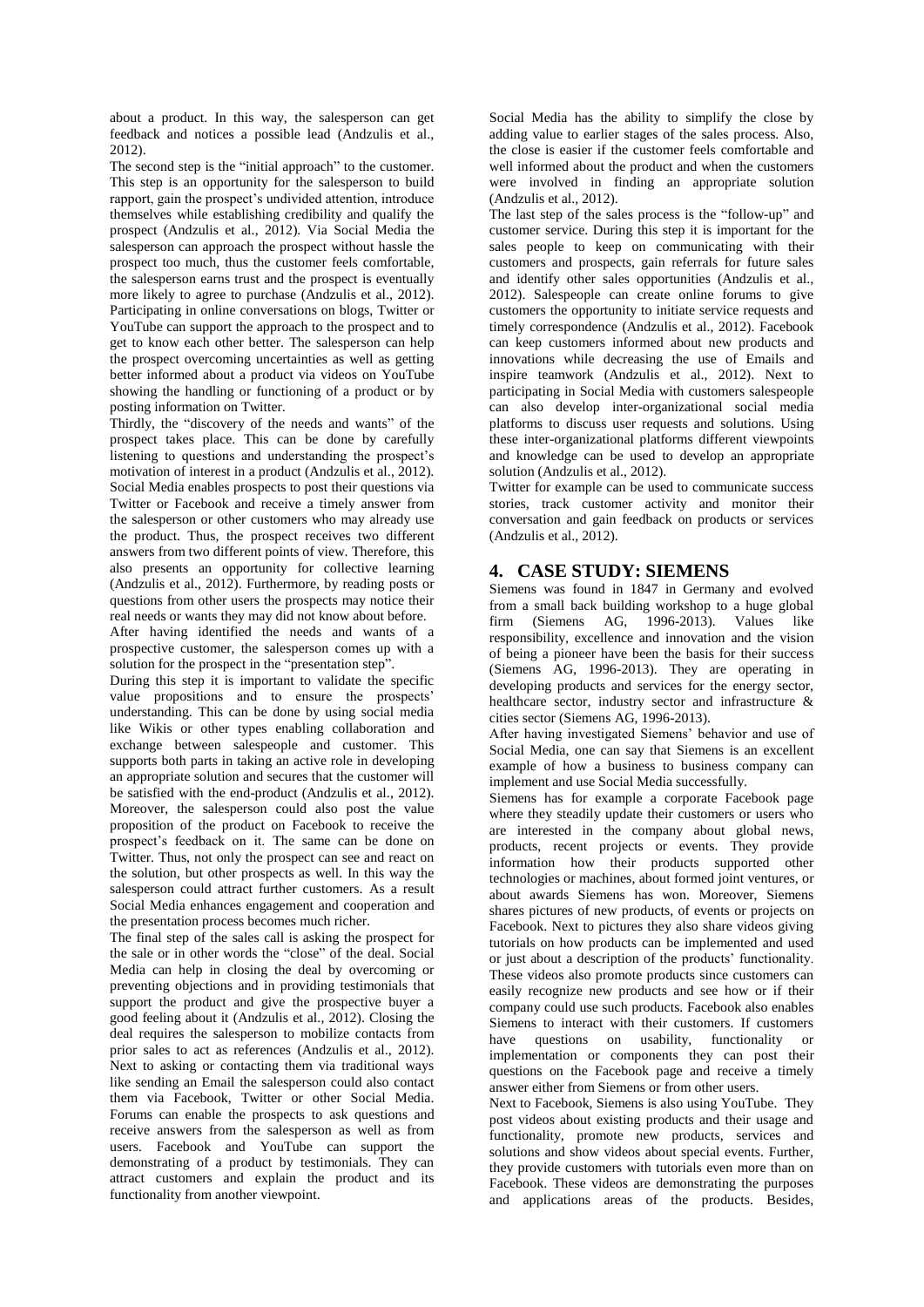customers can watch interviews where employees or managers are providing information and explanations about new products and solutions. Likewise to Facebook, customers have the possibility to comment on videos, ask questions and receive answers from Siemens.

LinkedIn is another Social Media Siemens is using. On this Social Media site they are presenting their different product areas, provide information on products and services and offer pictures and statistics. Since the purpose of LinkedIn is not primarily to present products and services, the given information is more compact compared to Facebook or Youtube. Siemens presents some employees and their careers at Siemens as well as displaying job advertisements. They also use LinkedIn to recruit and search for new professionals.

In addition, Siemens makes use of Twitter. The information provided on this platform is very similar to Siemens' Facebook page. However, Twitter provides the customers also with statistics about for instance how many plants there are worldwide, how much quantities were sold of one product and how much energy was saved by implementing one of Siemens' technologies. They are also posting videos about how products such as a wind turbine are made. Thus, customers can see which components were manufactured to produce the product. Furthermore, Siemens presents studies they recently conducted and provide a link to be able to read the complete reports about the study.

A striking point on Twitter was that Siemens had the most customer interaction compared to Facebook, Youtube and LinkedIn. They had lively discussions with customers, answered questions, provided missing information and responded to their customers in a timely, openly and friendly manner.

Wrapping up, regarding the investigated Social Media platforms it is recognizable that Siemens uses Social Media predominantly for marketing and sales purposes but also for the innovation process in terms of data collection about customers by monitoring their comments and feedback and also for commercialization purposes.

### **5. CONCLUSION**

Regarding the main research question of this paper

#### *"To what extend can Social Media improve and benefit a Business to Business organization?"*

this paper aims at providing information for organizations operating in a business-to-business context regarding Social Media and its added value.

Found literature provided much information about B2B organizations, their Social Media use and possibilities to gain benefits through Social Media implementation. However, most literature concerned with B2B organizations and Social Media focused on why B2B companies are still struggling with recognizing Social Medias' value and its implementation. Nevertheless, there are some scientific papers dealing with examples how to use Social Media and giving examples of companies that already implemented Social Media successfully. This paper follows up this approach.

First off, general benefits Social Media can imply for B2B organizations were examined. These are for instance the possibility to maintain and improve relationships and intermediations between the organization and its customers as well as the ability to easily access information about customers, competitors and markets. These benefits present immense competitive advantages

for organizations. Another striking issue enhanced by Social Media use is the chance to involve the customer in processes and projects as an input in order to get new insights. Additional detected main benefits are cost reductions, increasing brand awareness and receiving customer feedback. In contrast, possible barriers of implementing Social Media into B2B organizations were examined such as recognizing the potential of Social Media, a lack of managerial support, problems in measuring and assessing financial gains initiated by Social Media, a lack of resources like work force, time and money as well as a lack of examples demonstrating successful implementations of Social Media.

In order to achieve a deeper understanding of how Social Media can improve B2B organizations several processes in conjunction with Social Media use were investigated. These processes based on Porters' Value Chain (1985) are Inbound Logistics, Operations and Services, Outbound Logistics, Marketing and Sales, Procurement, Technology Management, Human Resource Management and Firm Infrastructure.

Investigation showed that Social Media can affect all of these processes, however there are two processes that can benefit vastly from Social Media. These two are the innovation process and the Marketing and Sales process.

The innovation process can mainly be improved by Social Media by enabling the organization to cooperate with its customers and suppliers in product modification or development. Due to increased customer empowerment by Social Media customers can serve the company with ideas and suggestions and help to tailor the product to the customers' needs. Thus, new product acceptance increases while the failure of new product launching decreases.

The marketing and sales process essentially benefits from implementing Social Media by gaining information about markets and customers and thus simplifying the sales process and marketing strategies. Moreover, customers can easily access product information on different Social Media platforms. In this way they become aware of a product, can reduce uncertainties and get more interested to buy the product. Also the approach to the prospect is easier by using Social Media since the salesperson can participate in consumer conversations and provide answers to consumer's questions without hassle too much. In this way mutual trust can be build and the salesperson receives information about the prospects' profile. By adding value to all innovation process steps Social Media can also increase closing rates.

In order to give a practical example of how a large B2B organization successfully implemented Social Media the case of Siemens was studied. The investigation showed that Siemens uses Social Media to communicate with their business customers, ask questions to receive feedback and information about the customers, promote products as well as provide tutorials on how to use or implement products, update customers about recent statistics and success stories and recruit online. Hence, Siemens uses Social Media primarily as a marketing and sales tool.

Summing up, the results of the paper confirm that B2B organizations can be improved and benefit from Social Media to a huge extend. Also, the importance and necessity of adopting Social Media to business processes in order to add value and to achieve a competitive advantage becomes clearer.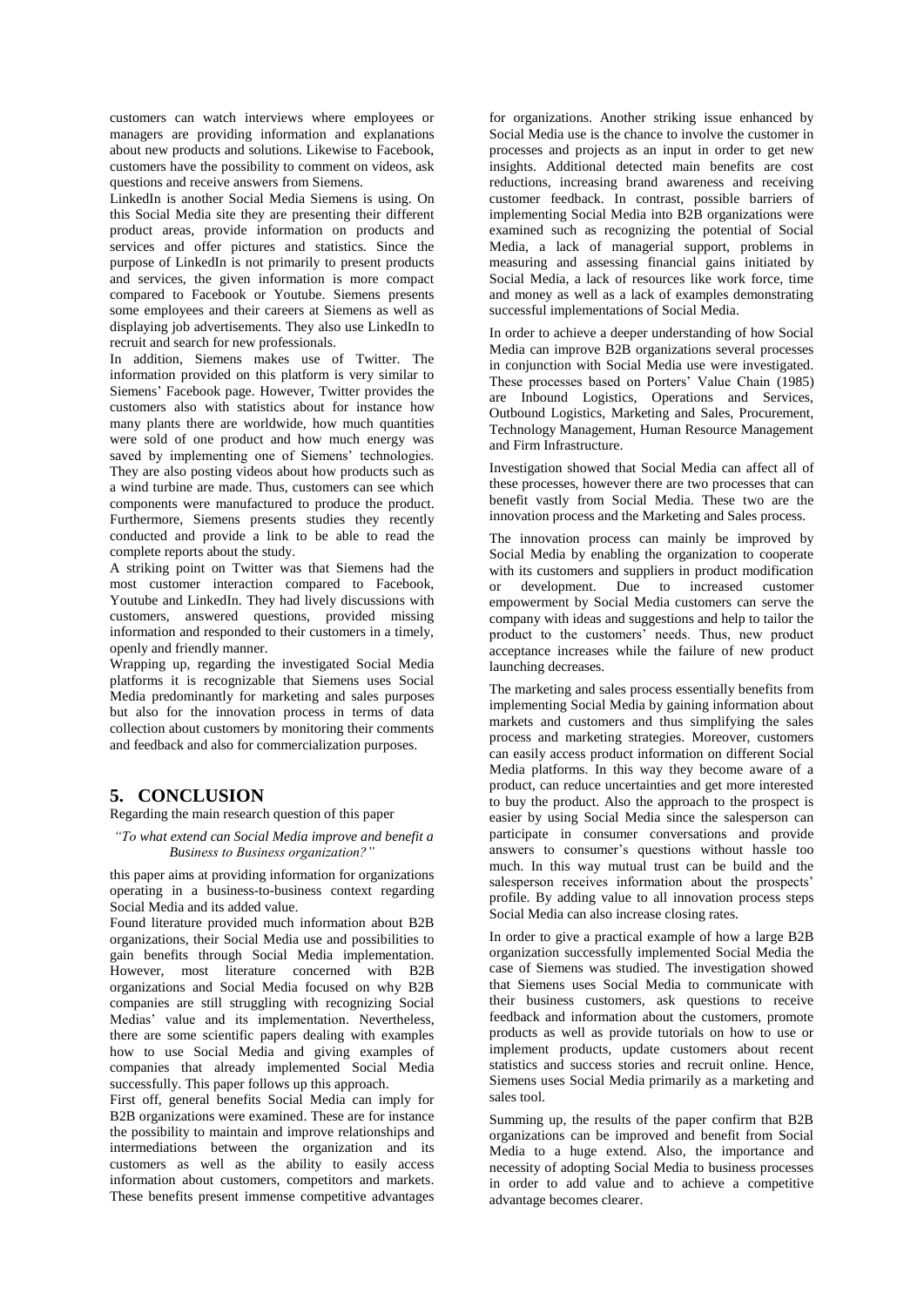### **6. DISCUSSION**

The results of this research showed that Social Media can be a supportive tool that adds important value to B2B organizations, processes and customers. Moreover, in contrast to most existing literature that connects Social Media mainly to marketing practices, this research revealed that Social Media can be applied in many other business processes, too.

# **6.1 Practical Relevance**

This paper is practically relevant since it provides organizations with information about how to use Social Media and stating the importance of Social Media adoption. The provided information about Social Media's benefits could help companies recognizing that they are missing an important added value.

Furthermore, the investigation of Social Media in different business processes can support companies noticing in how many business processes Social Media is applicable. The in-depth analysis of the innovation and marketing and sales process could be like a guideline for companies using the proposed process steps.

Finally, the case study about Siemens' Social Media use shows other business-to-business companies how theory could look like in practice.

### **6.2 Scientific Relevance**

This paper contributes to existing literature and knowledge since in existing literature not much was known about Social Media in different business processes. Especially the innovation process as well as the marketing and sales process in conjunction with Social Media was investigated in this paper. This provides new insights to existing literature and B2B organizations.

#### **6.3 Limitations**

The limitations of this paper are on the one hand that the paper is theoretical and results are not based on empirical tests performed in the B2B context. On the other hand, the case study about Siemens was done by observation and desk research, therefore it is not based on an empirical analysis as well. Moreover, even though Porters' value chain (1985) is a good overview of business processes there is no guarantee that it includes all possible processes. Thus companies using other processes are not served with sufficient information.

Lastly, this paper mainly focusses on positive effects Social Media could cause, thus readers are left in uncertainty about negative consequences of Social Media adoption.

#### **6.4 Issues for Future Research**

In order to prove the found results a future research issue is to empirically test them with the help of interviews in B2B companies for instance. The same holds for the case study about Siemens that could be verified and improved by an interview. An additional issue for future research is to investigate processes not included in the value chain and figuring out how to implement Social Media there.

Another important issue is the examination of negative effects of Social Media implementation as well as investigating barriers and possibilities to overcome these. Besides, a future research issue should also be the studying of Social Media use in different cultures as well

as the customers Social Media behavior in these cultures, This is of importance since many organizations are outsourcing and expanding to other countries and trading internationally. Therefore, these companies should tailor their Social Media strategies to the people and culture they want to reach.

### **7. REFERENCES**

- 1. Agnihotri, R., Kothandaraman, P., & Kashyap, R. (2012). Bringing "Social" into Sales: The Impact of Salespeople 's Social Media Use on Service Behaviors and Value Creation. Journal of Personal Selling & Sales Management, XXXII, 333–348.
- 2. Andzulis, J.M., Panagopoulos, N.G., & Rapp, A. (2012). A Review of Social Media and Implications for the Sales Process. Journal of Personal Selling & Sales Management, XXXII, 305–316.
- 3. Berthon, P., Ewing, M., & Pitt, L., Naudé, P. (2003). Understanding B2B and the Web: the acceleration of coordination and motivation. *Industrial Marketing Management*, *32*, 553– 561.
- 4. Breslauer, B., & Smith, T. (2009). Social Media trends around the world! The global web index (GWI).
- 5. Buehrer, R. E., Senecal, S., & Bolman Pullins, E. (2005). Sales force technology usage— Reasons, barriers, and support: An exploratory investigation. Industrial Marketing Management, 34, 389–398.
- 6. Content Marketing Institute. (2007-2013). What is Content Marketing?. In Content Marketing Institute. Retrieved November 3, 2013, from http://contentmarketinginstitute.com/what-iscontent-marketing/.
- 7. Constantinides, E., & Fountain, S. J. (2008). Special Issue Paper. Journal of Direct, Data and Digital Marketing Practice, 9, 231-244.
- *8.* Constantinides, E. (2010). Connecting Small and Medium Enterprises to the New Consumer: The Web 2.0 as Marketing Tool. *Global Perspectives on Small and Medium Enterprises, IGI Global, Hershey, Pennsylvania*
- 9. Cooke, M., & Buckley, N. (2008). Web 2.0, social networks and the future of market research. International Journal of Market Research, 50, 267– 292.
- 10. Desouza, K.C., Dombrowski, C., Awazu, Y., Baloh, P., Papagari, S., Jha, S., Kim, J.Y., (2009). Crafting organizational innovation processes. Innovation: Management, Policy and Practice 11, 6–33.
- 11. Evans, J.R., & King, V.E. (1999). Business-tobusiness Marketing and the World Wide Web: Planning, Managing, and Assessing Web Sites. *Industrial Marketing Management*, *28*, 343–358.